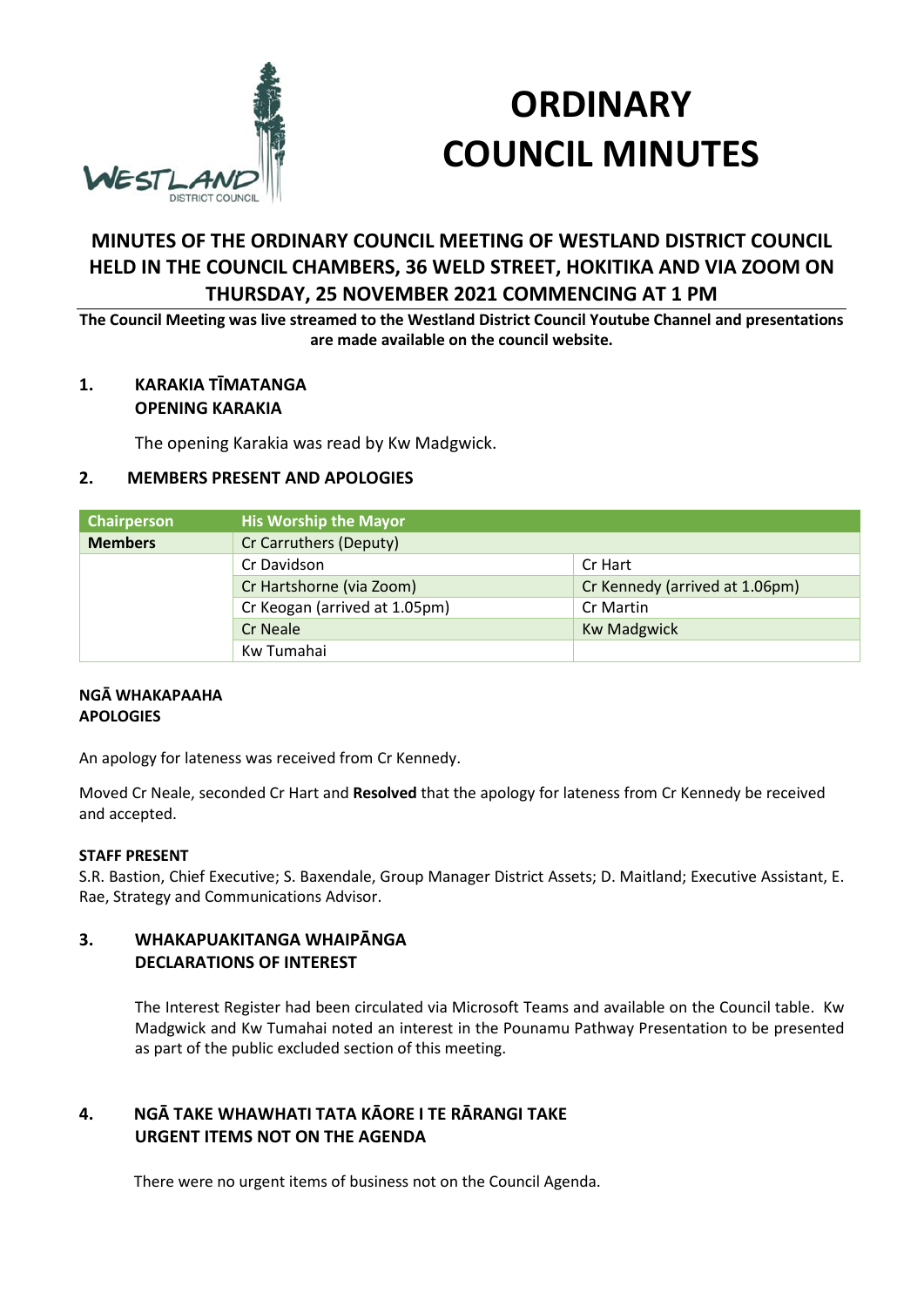## **5. NGĀ MENETI O TE HUI KAUNIHERA MINUTES OF MEETINGS**

The Minutes of the previous meetings were circulated separately via Microsoft Teams.

Minutes to be confirmed:

#### **Ordinary Council Meeting Minutes – 28 October 2021**

Moved Deputy Mayor Carruthers, seconded Cr Davidson and **Resolved** that the Minutes of the Ordinary Council Meeting held on the 28 October 2021 be confirmed as a true and correct record of the meeting.

#### **Extraordinary Council Meeting Minutes – 11 November 2021**

Moved Deputy Mayor Carruthers, seconded Cr Hart and **Resolved** that the Minutes of the Extraordinary Council Meeting held on the 11 November 2021 be confirmed as a true and correct record of the meeting.

His Worship the Mayor **Approved** that his digital signature be added to the confirmed Ordinary Council Meeting Minutes of 28 October 2021 and the Extraordinary Council Meeting Minutes of 11 November 2021.

#### Minutes to be received:

**Audit and Risk Committee Meeting Minutes – 10 August 2021** 

Moved Cr Hart, seconded Cr Davidson and **Resolved** that the Minutes of the Audit and Risk Committee Meeting held on the 10 August 2021 be received.

## **6. ACTION LIST**

The Chief Executive (CE) spoke to the Action List and provided the following updates:

## - **Kaniere School Students – Cycle trail**

Presently no change to the previous update.

#### *Cr Keogan entered the Council Chambers at 1.05pm.*

#### - **Speed Limit Register Review – Stage 2**

Waka Kotahi has advised it is okay to start having conversations and consulting with the public in the lead up to rule changes being finalized toward mid-2022. Consultation to start in February 2022.

- **Ross Chinese Gardens – Flooding issues** 

The resource consent application is with the West Coast Regional Council, an expected update is due next week based on the 20 day notice period. Further work is to be done with the community post resource consent regarding the execution of the consent.

#### - **Kumara Gardens**

Westland District Council are still working with the community group on the tender process. Action in progress.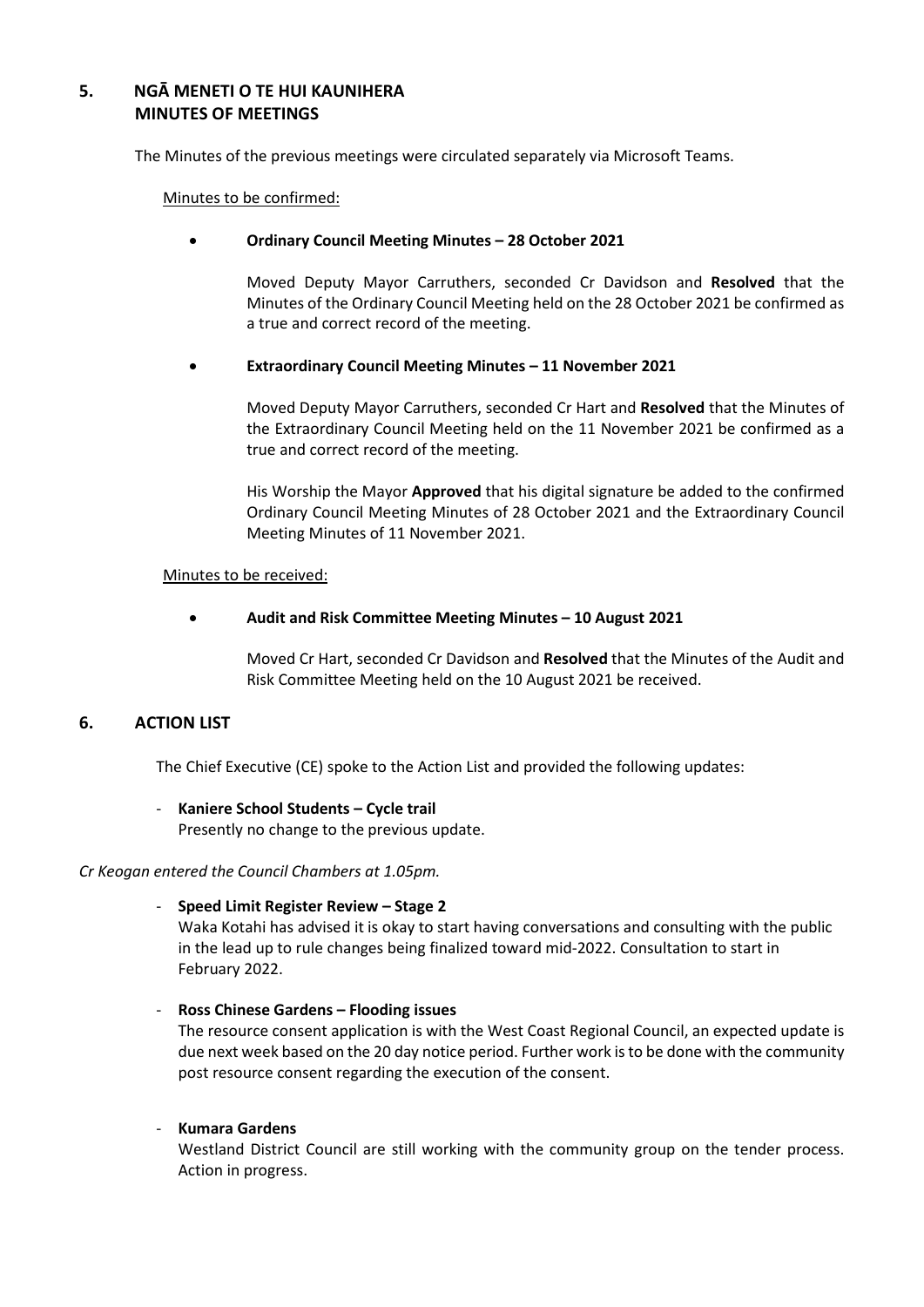#### - **Revell Street Trial – Stage 2**

Revell Street works are well underway with stamped concrete completed, concept interpretation panels installed and decking on site.

#### *Cr Kennedy entered the Council Chambers at 1.06pm.*

#### - **Hokitika Waste Water Treatment Plant Project Update**

A formal update will be presented to Council today by Stantec the project lead.

#### - **Old Christchurch Road Seal Extension**

Scoping of works is still being completed. Once final costing have been received this will be revisited as part of the Annual Plan process.

## - **Investigate costs to bring the WDC HQ & Pakiwaitara buildings up to 100% National Building standards**

A formal report will be presented to Council today on the WDC HQ Building. The Pakiwaitara report will be presented to Council once costings are received.

#### - **Pakiwaitara Building Business Case Timeline**

A workshop is to be held today at the end of the Council meeting on the concept.

- **Seek Arborist advice on the removal and relocation to the 2 large palm trees outside the swimming pool.** 

Following discussions with the project manager and the architects, it is not practical to reposition the palm trees within the same site. We will be talking to local contractors to identify the costs of moving the palm trees to the beachfront location previously discussed.

#### - **Maintenance Programme for Cement Lead Road**

Traffic counting that was carried out has indicated there is an average traffic volume of just 105 vehicles per day with 82% of that traffic travelling below 60km/h. Dust generation at this speed is considerably lower than what is generated at the posted speed limit (80km/h). No changes required to the maintenance program.

#### - **Road Maintenance Action Updates**

A presentation is being delivered to Council today. A letter has been sent to Waka Kotahi in the past regarding road maintenance conditions, a further letter is to be sent.

#### - **Revell Street Trail Budget – Stage 2**

Suggest we differ this until the full final costings have been received, an updated budget will then be supplied.

#### - **Pakiwaitara Building**

A workshop is to be held today at the end of the Council meeting.

#### - **Revell Street – Community Communication**

Staff contacted businesses owners and the concept has been displayed on Revell St.

Moved Cr Davidson, seconded Cr Hart and **Resolved** that the updated Action List be received. With the below amendments/updates:

#### - **Revell Street Trail Budget – Stage 2:**

The CE to circulate the provisional budget to the elected members. Cr Keogan requested that this include a breakdown of past funding approved by past Council's for projects that have rolled into this current trial.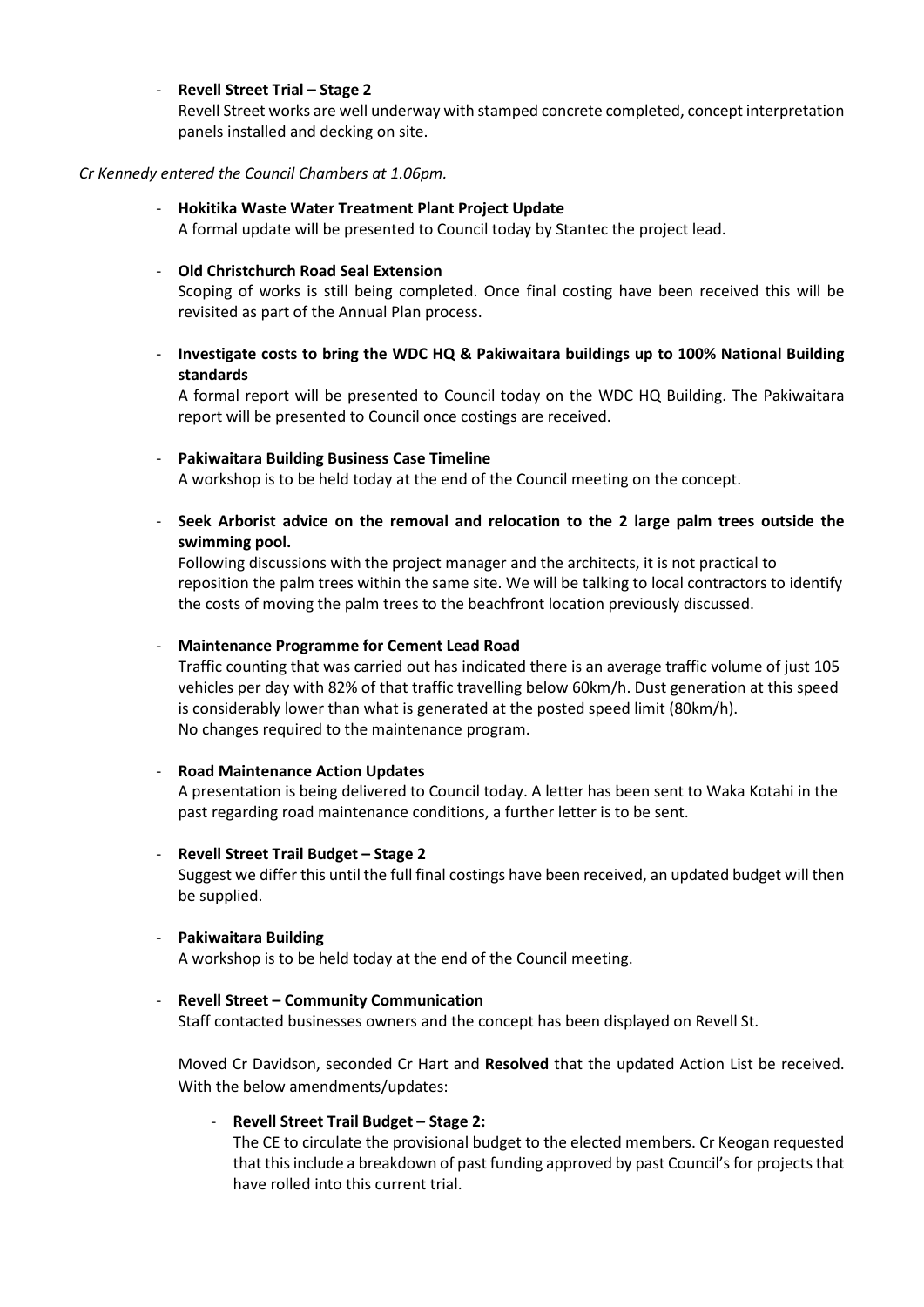#### - **Relocation of the 2 large palm trees outside the swimming pool:**

Kw Madgwick and Cr Neale noted their objections to moving the trees. After discussion the elected members collectively agreed to move forward with relocating the trees to the beachfront.

#### - **The following completed items be removed:**

- Hokitika Waste Water Treatment Plant Project Update.
- Seek Arborist advice on the removal and relocation to the 2 large palm trees outside the swimming pool.
- Maintenance Programme for Cement Lead Road.
- Pakiwaitara Building.
- Revell Street Community Communication.

#### **7. NGĀ TĀPAETANGA PRESENTATIONS**

#### **Hokitika Waste Water Treatment Plant Project Business Case Update**

John Strange and Kylie Huard from Stantec spoke to this presentation to provide a brief overview on the progress of the Hokitika Wastewater Treatment Plant Project business case. The key milestones to date include:

#### - **Inaugural meeting with Oversight Subcommittee (4th August 2021)**

Stantec presented an overview of the business case process and outlined the key stages. The project team sought input from the subcommittee on the project outcome statement, potential stakeholders, communications and engagement and discussed the project scope and risks.

#### - **Problem Definition Workshop (21st September 2021)**

Stantec facilitated an online workshop to identify the need for investment, focusing on defining the root cause and effect of the problems, and the consequences of not addressing the problems. The potential benefits of investment were also explored. The key outcome of this workshop was an Investment Logic Map (ILM), which tells the story of investment on a single page. This workshop was attended by Poutini Ngāi Tahu representatives and Westland District Council staff.

## - **Oversight Subcommittee meeting (12th October 2021)**

The purpose of this meeting was to present the outcomes of the problem definition workshop and seek endorsement of the ILM (see below). Advice was also sought to identify and agree on stakeholders to attend the Options Development Workshop (to be held on 24th November).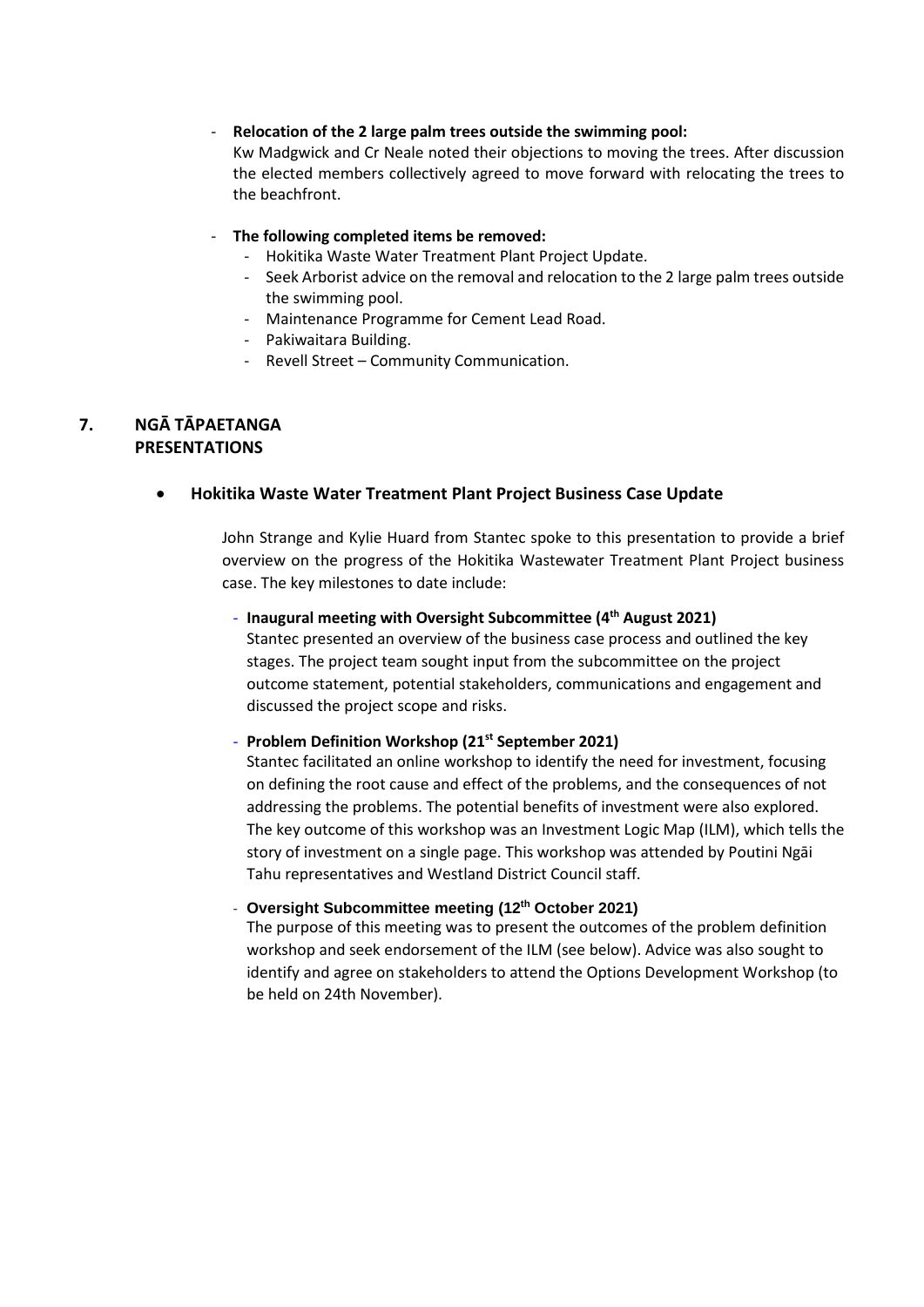#### - **Hokitika Wastewater Treatment Plant Project - Investment Logic Map**

#### Hokitika Wastewater Treatment Plant Project **Westland District Council**

Outcome Statement: Improving health, environmental and cultural outcomes. By delivering a fit for purpose resilient wastewater treatment system for Hokitika



#### - **Technical Workshop (20th October 2021)**

The purpose of this workshop was to seek inputs and advice from project partners that will be used to guide option development and assessment. This included defining the minimum requirements of the investment, further definition of project scope and risks, potential project constraints and dependencies

This workshop was attended by Poutini Ngāi Tahu representatives, WDC staff, West Coast Regional Council (WCRC) planning/compliance staff, and Stantec engineering/planning persons.

- **Draft Strategic Case Report issued to WDC for review (11th November 2021)**  Engagement to date has included Poutini Ngāi Tahu representatives and staff from WDC and WCRC. An Options Development Workshop is scheduled for 24th November 2021. Attendees at this will be Poutini Ngāi Tahu representatives, WDC staff, and stakeholder representatives from WCRC, Department of Conservation and Community Public Health. At this workshop the project team will provide a summary of the Strategic Case Report, including evidence to support the agreed problems. Participants will then explore potential options for key elements of the WWTP including locations, discharge, treatment, storage, capacity, funding and technology.

#### - **Next steps – 2022**

- Options Assessment
- Identify a shortlist of options
- Detailed investigation/assessment of shortlisted options
- Identify the preferred option
- The Commercial Case
- The Financial Case
- The Management Case
- Completed Business Case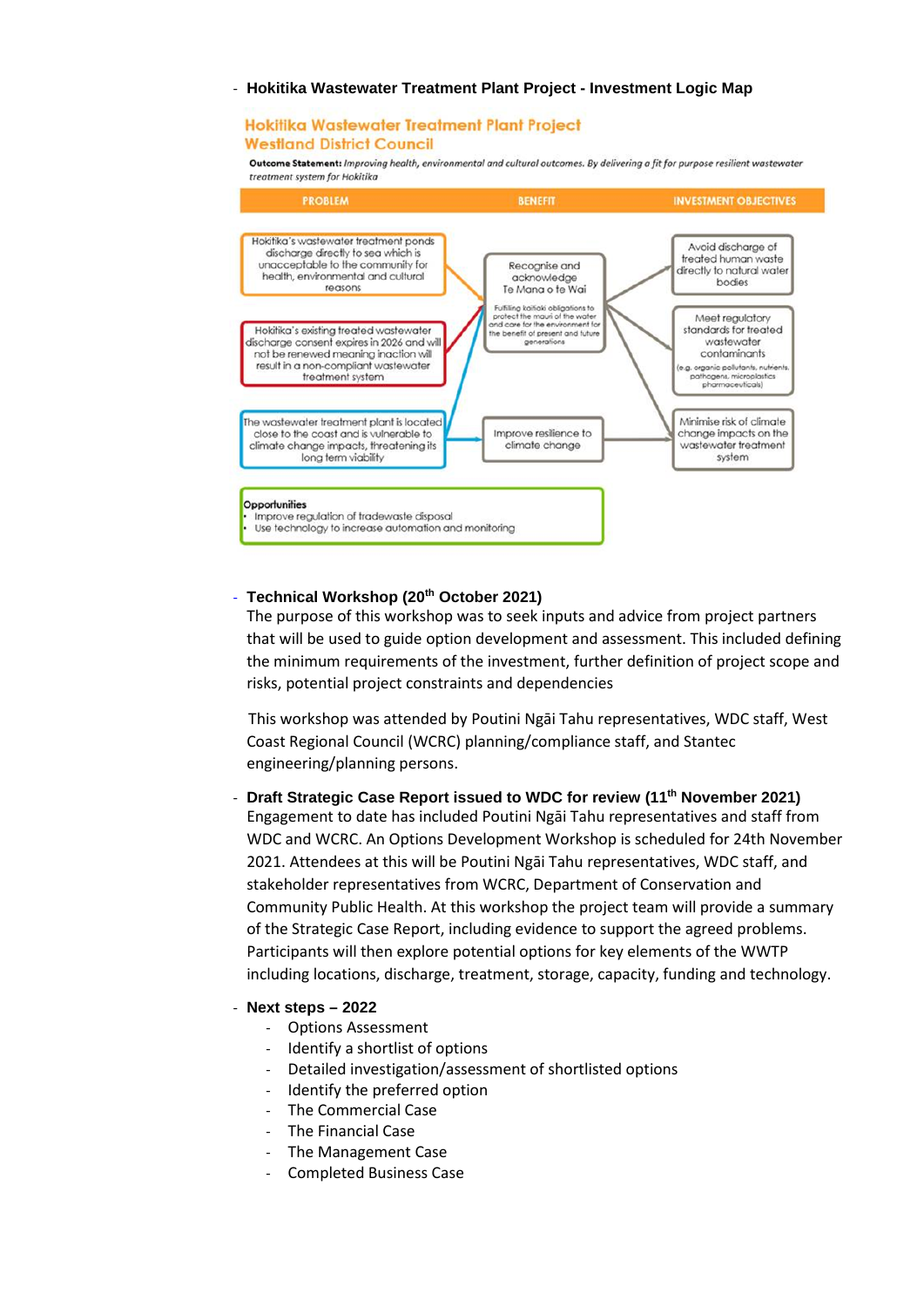Moved Cr Neale, seconded Cr Davidson and **Resolved** that the Hokitika Waste Water Treatment Plant Project Business Case Update Presentation from John Strange and Kylie Huard from Stantec be received.

#### **Parking in Westland**

The Transportation Manager spoke to this presentation and provided Council with the following information:

- Quick Wins
- Planned Changes
- Wider Conversations (with our customers)
- Longer Term Strategy and Planning

After discussion Elected Members advised that they would like to see the bus parking remain in the CBD, and for the numbers of bus parks not to be reduced, potentially increased. Discussions to be had around the correct locations.

Moved Cr Kennedy, seconded Cr Hart and **Resolved** that the Parking in Westland Presentation from the Transportation Manager be received.

# **8. PŪRONGO KAIMAHI STAFF REPORTS**

#### **Hokitika Airport Lease Extension**

His Worship the Mayor advised that this report has been deferred to the 9 December Council Meeting.

## **Financial Performance: October 2021**

The Finance Manager spoke to this item and advised the purpose of this report is to provide an indication of Council's financial performance for four months to 31 October 2021.

Moved Cr Neale, seconded Deputy Mayor Carruthers and **Resolved** that the Financial Performance: October 2021 Report from the Finance Manager be received.

## **Representation at Council Controlled Organisations AGM**

The Chief Executive spoke to this item and advised the purpose of this report is for Council to resolve that His Worship the Mayor and the Chief Executive are given the right to represent and vote on behalf of the whole of Council at the Annual General Meeting of Westland Holdings Ltd (WHL).

Moved Cr Keogan, seconded Cr Hart and **Resolved** that:

- A) The report be received.
- B) Council resolve that His Worship the Mayor and the Chief Executive are given the right to represent and vote on behalf of the whole of Council at the Annual General Meeting of Westland Holdings Ltd.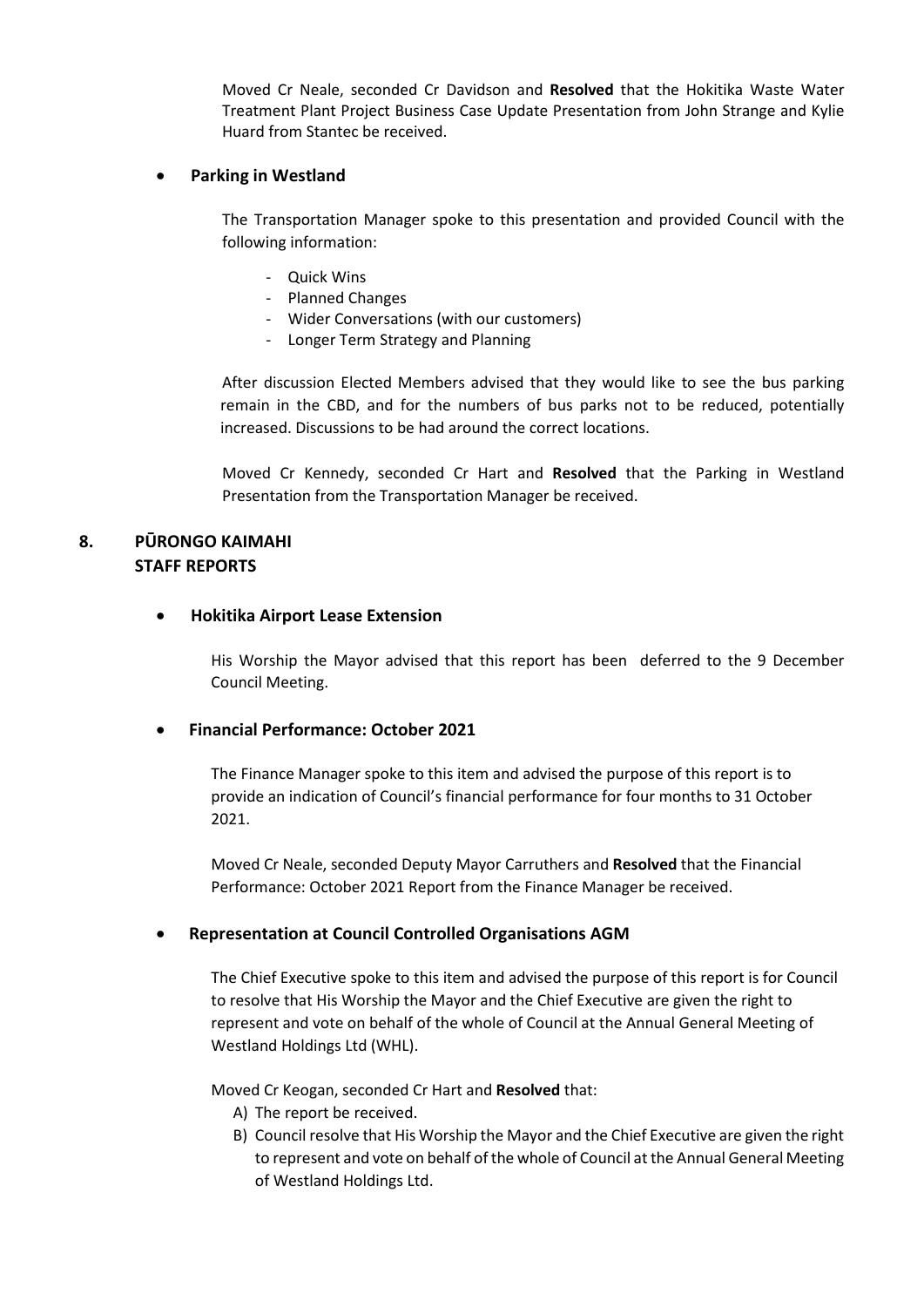## **Railway Terrace Entry – Exit Options**

The Transportation Manager spoke to this item and advised the purpose of this report is to get Council to resolve whether or not to make Railway Terrace officially a One Way Street, or alter the Entry/Exit designation.

## *Cr Martin left the Chambers at 3.01pm and returned during the public excluded section of the meeting.*

Moved His Worship the Mayor, seconded Deputy Mayor Carruthers and **Resolved** that:

- A) Council receive the report and;
- B) Council adopt Option 2 Alter the Direction for Exit and Entry onto Weld Street/Railway Terrace such that Traffic cannot enter Railway Terrace from Weld Street but can Exit onto Weld Street from Railway Terrace and this change is registered within the current Traffic and Parking Bylaw.

## **WDC HQ Building – Estimate of Cost for Building Strengthening and Refurbishment**

The Group Manager: District Assets spoke to this item and advised the purpose of this report is to advise Council of the high-level costs for earthquake strengthening the council offices and associated remediation work.

Moved Cr Neale, seconded Cr Davidson and **Resolved** that the WDC HQ Building – Estimate of Cost for Building Strengthening and Refurbishment Report from the Group Manager: District Assets be received and the contents noted.

## **2022 Council and Committee Meeting Calendar**

The Chief Executive spoke to this item and advised the purpose of this report is to provide a Schedule of Meetings for 2022 for Ordinary Council, Committee and Subcommittee meetings including Annual Plan Workshops.

*Cr Kennedy left the chambers at 3.18pm.* 

Moved Deputy Mayor Carruthers, seconded Cr Hartshorne and **Resolved** that:

- A) Council receive the report.
- B) The 2022 Schedule of meetings at Appendix 1 be adopted.

Cr Keogan requested that the Standing Committee Membership lists be distributed to the elected members.

*Cr Kennedy re-entered the Chambers at 3.20pm.* 

# **9. ADMINISTRATIVE RESOLUTION**

Moved Cr Neale, seconded Cr Hart and **Resolved** that that Council confirm its Seal being affixed to the Warrant of Appointment as listed on the Agenda and stated below:

| Clare        | Warrant of | To act in the Westland District as:                             |
|--------------|------------|-----------------------------------------------------------------|
| <b>LOMAX</b> |            | Appointment - • An Officer pursuant to Section 174 of the Local |
|              | Dog Ranger | Government Act 2002; AND                                        |
|              |            | • An Officer under the Westland District Council Bylaws; AND    |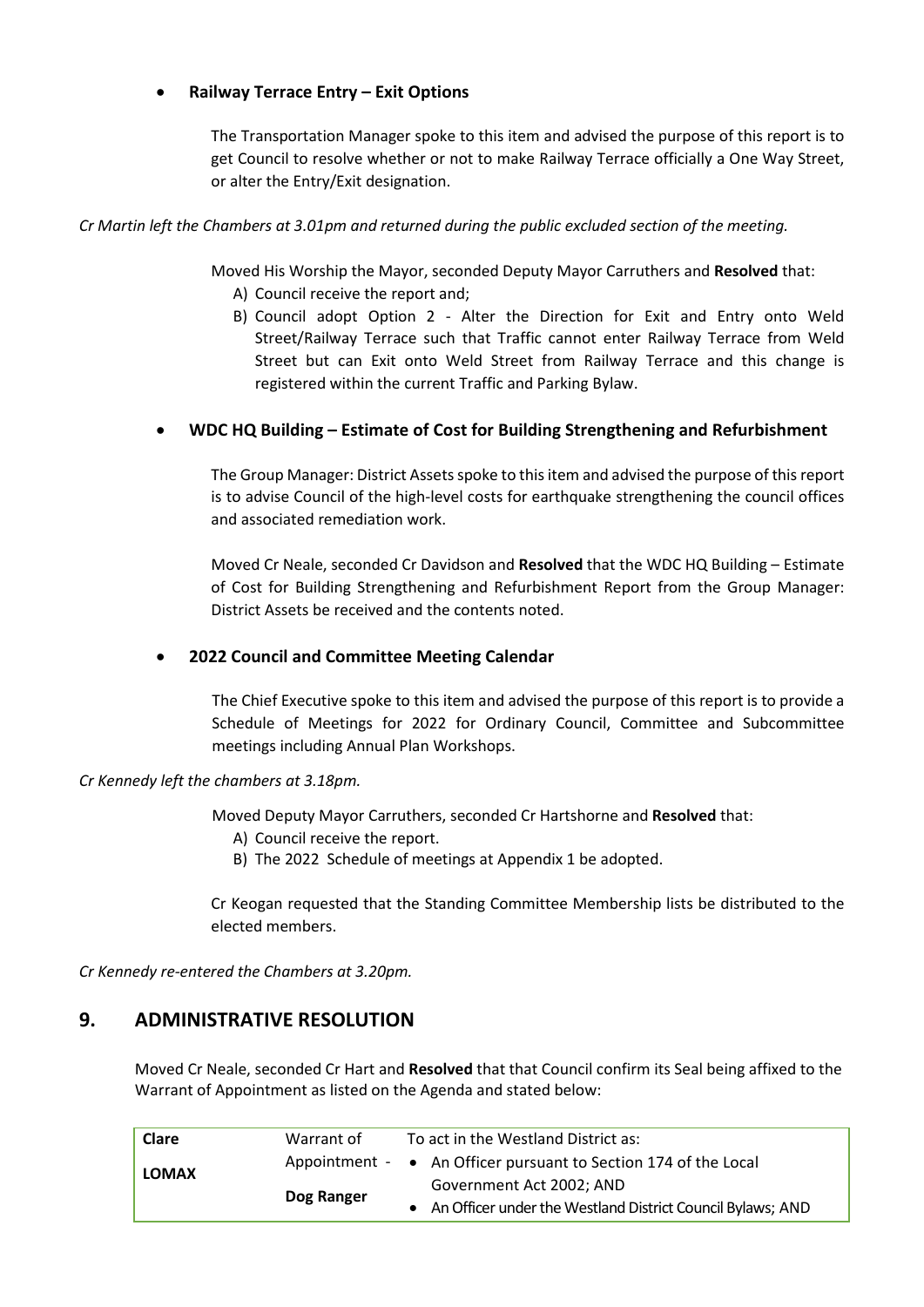- An Enforcement Officer pursuant to Section 38 of the Resource Management Act 1991; AND
- A Ranger and Pound keeper pursuant to Section 8 of the Impounding Act 1955; AND
- An authorised officer under the Local Government Act 1974; AND
- A Dog Control Officer pursuant to Section 11 of the Dog Control Act 1996; AND
- An Officer under Section 5 under the Litter Act 1979.

His Worship the Mayor advised the following:

- **Resource Consent:** Correspondence regarding a resource consent was received addressed to the Mayor and Councillors, this was circulated to the Elected Members and the CE, and an update will be provided at the December Council Meeting.
- **Resignation:** Cr Kennedy tendered his resignation from the Westland District Council effective as of 6.00pm Thursday, 25th November 2021. The Elected Members commended Cr Kennedy on his contribution to Council.

# **10. KA MATATAPU TE WHAKATAUNGA I TE TŪMATANUI RESOLUTION TO GO INTO PUBLIC EXCLUDED**

(to consider and adopt confidential items)

 Moved Keogan, seconded Cr Kennedy and **Resolved** that Council confirm that the public were excluded from the meeting in accordance with Section 48, Local Government Official Information and Meetings Act 1987 at 3.31pm.

The general subject of the matters to be considered while the public are excluded, the reason for passing this resolution in relation to each matter and the specific grounds under Section 48(1) of the Local Government Official Information and Meetings Act 1987 for the passing of the resolution are as follows:

| <b>Item</b><br>No. | <b>General</b><br>subject<br><b>of</b><br>each matter to be<br>considered                                       | Reason for passing<br>resolution<br>this<br>$\mathsf{in}$<br>relation<br>each<br>to<br>matter | Ground(s) under Section 48(1) for the<br>passing of this resolution                                                                                                                                                       |
|--------------------|-----------------------------------------------------------------------------------------------------------------|-----------------------------------------------------------------------------------------------|---------------------------------------------------------------------------------------------------------------------------------------------------------------------------------------------------------------------------|
| 1.                 | <b>Confidential Minutes:</b><br>Council Meeting, 28<br>October 2021                                             | Good<br>reasons<br>to<br>withhold exist under<br>Section 7                                    | That the public conduct of the relevant<br>part of the proceedings of the meeting<br>would be likely to result in the disclosure<br>of information for which good reason for<br>withholding exists.<br>Section $48(1)(a)$ |
| 2.                 | <b>Confidential Minutes:</b><br><b>Audit and Risk</b><br><b>Committee Meeting</b><br>Minutes, 10 August<br>2021 | Good<br>to<br>reasons<br>withhold exist under<br>Section 7                                    | That the public conduct of the relevant<br>part of the proceedings of the meeting<br>would be likely to result in the disclosure<br>of information for which good reason for<br>withholding exists.<br>Section $48(1)(a)$ |